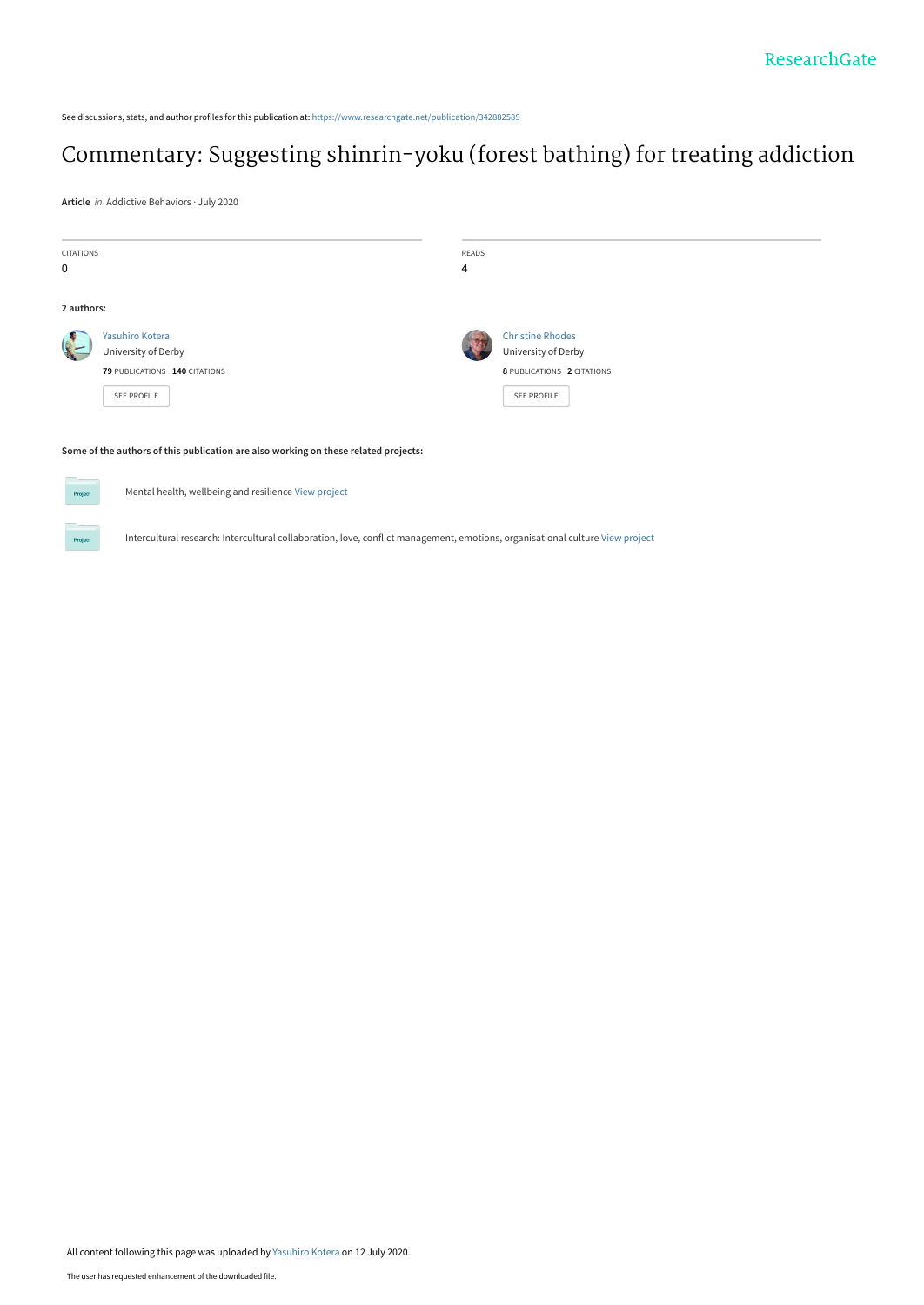# **Accepted Manuscript**

# **Commentary: Suggesting Shinrin-Yoku (Forest Bathing) for Treating Addiction**

Yasuhiro Kotera, Christine Rhodes

Keywords

*shinrin-yoku; forest bathing; nature therapy; addiction*

Citation

Kotera, Y. & Rhodes, C. (2020). Commentary: Suggesting shinrin-yoku (forest bathing) for treating addiction. *Addictive Behaviors*.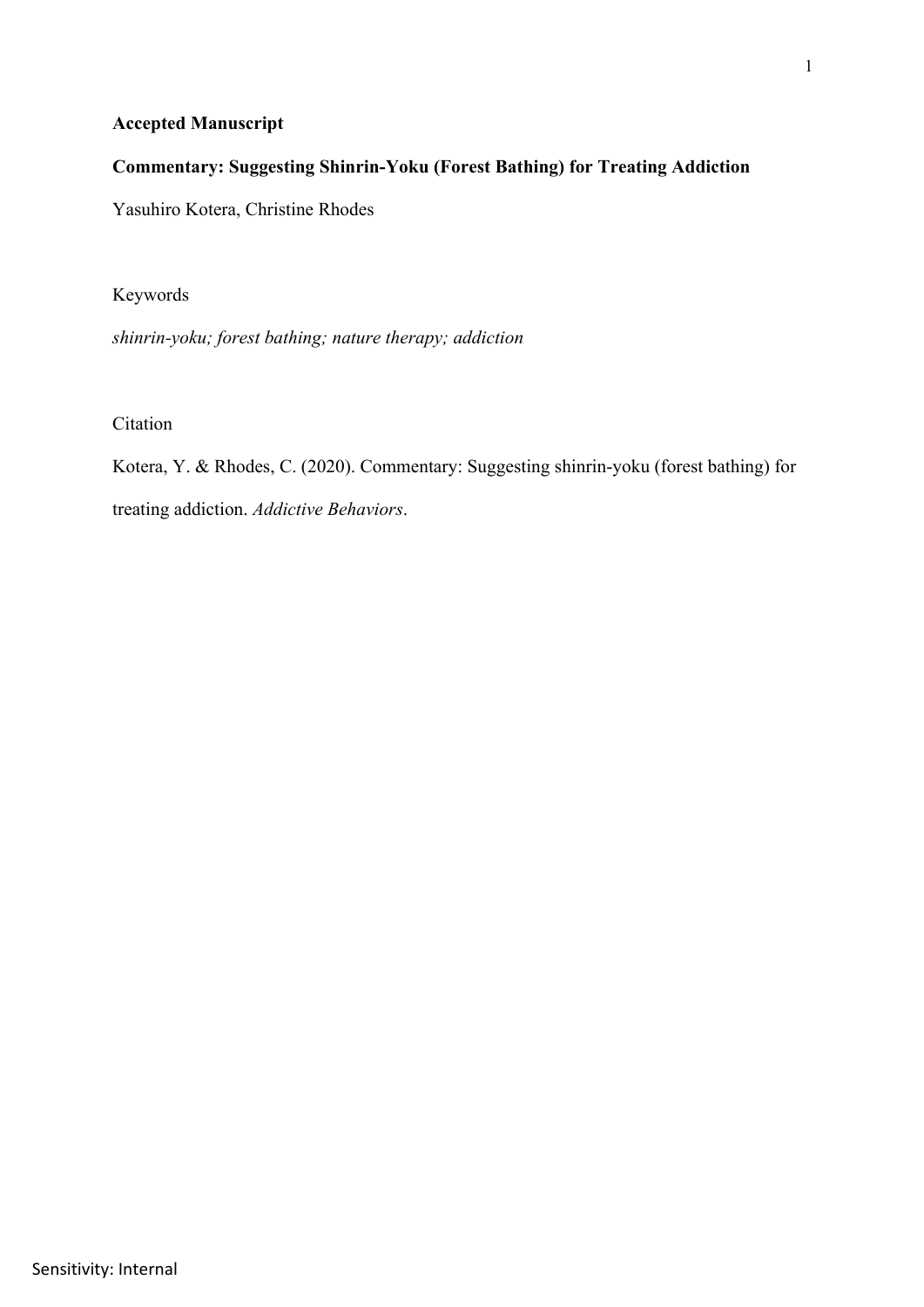Shinrin-yoku ('森林浴') (i.e., forest bathing), a Japanese wellbeing practice, aims to harmonise a person with a forest by bathing in the forest mindfully using our five senses (Miyazaki, 2018). Practitioners can choose whatever they like to focus on in the forest: different colours of leaves, the sounds of streams, or the warmth of sunshine beaming between leaves. Since the birth of this practice in 1982, shinrin-yoku has been widely used in the Japanese clinical fields (Hansen, Jones & Tocchini, 2017). Recently, this healing practice has received attention from healthcare practitioners and researchers worldwide (Wen, Yan, Pan, Gu & Liu, 2019). In this commentary, we will discuss limitations of the current shinrinyoku research, and how future research can be conducted to appraise the effects of shinrinyoku on addiction.

#### **Needs for cost-effective and accessible treatment for addiction**

Shinrin-yoku is increasingly popular for a variety of reasons. It is free to use (though there are a few forests that charge for entrance), relatively accessible, in line with today's global emphasis on environmental preservation, and effective for diverse health outcomes. Physically, being immersed in a forest improves one's immune system and the functions of cardiovascular and respiratory systems (Williams, 2016). Psychologically, shinrin-yoku is effective in treating mood disorders (e.g., depression and anxiety) and stress, enhancing relaxation, gratitude and selflessness (Park, Tsunetsugu, Lee, Kagawa & Miyazaki, 2012; Pritchard, Richardson, Sheffield & McEwan, 2019). The positive effects of shinrin-yoku on mental health effects are particularly noteworthy as poor mental health is one of today's global challenges. For example, Goal 3 of the United Nations' Sustainable Development Goals refers to good wellbeing (United Nations, 2015). About 15% of the world population (1.1 billion people) have a mental health or substance use disorder (Ritchie & Roser, 2018). Mental health problems are understood to be one of the primary causes of all diseases in the world (Vol et al., 2015), estimated to contribute to economic output losses of \$2.5-8.5 trillion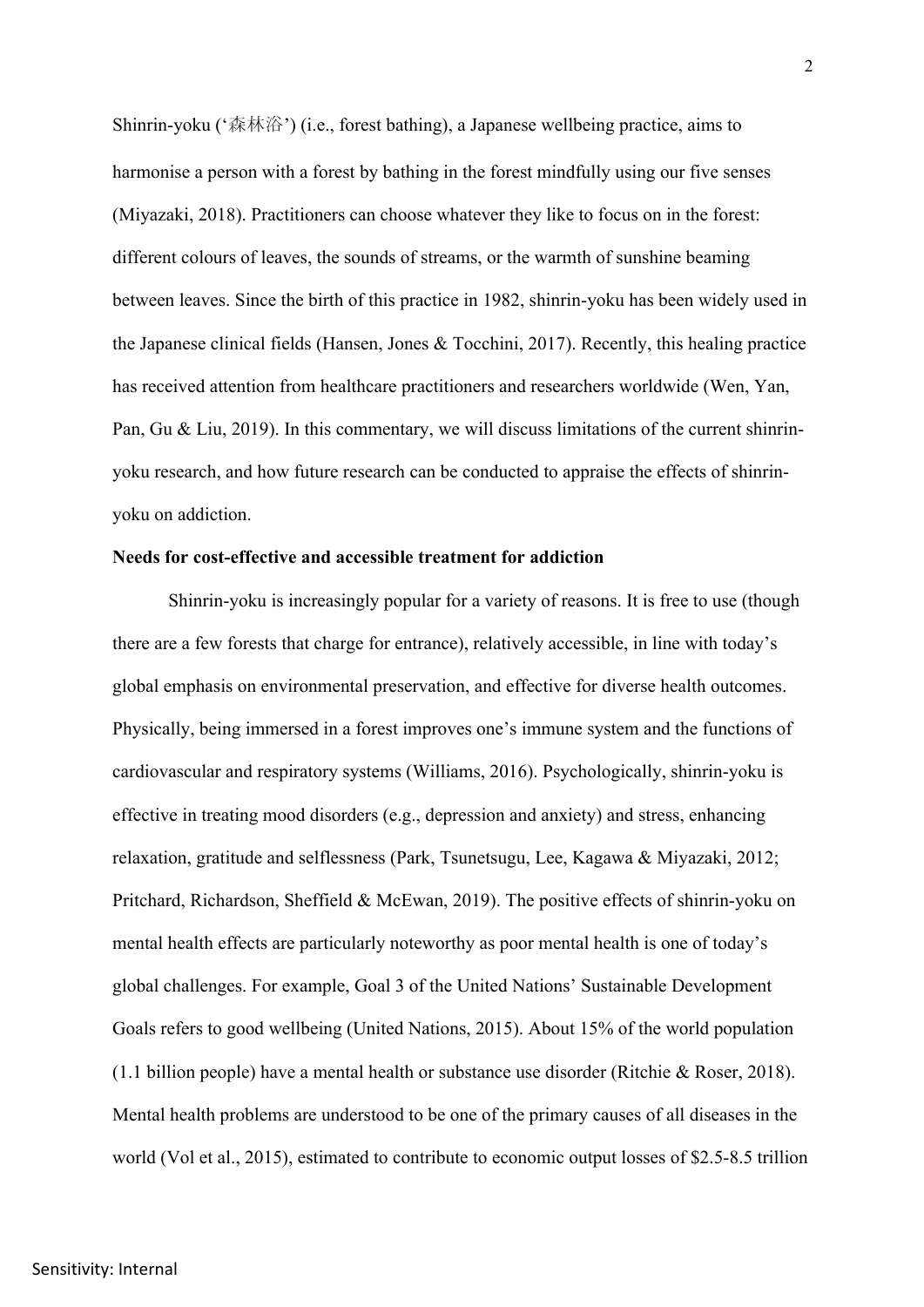globally (Patel et al., 2018) with a forecast to increase to £6 trillion by 2030 (Marquez & Saxena, 2016). At a country-level, the costs of mental disorders are about 3% of gross domestic product (GDP) in developed countries (Hewlett, 2014), and substantially higher in developing countries (Patel, 2007).

Among mental health disorders, one of the most prevalent is substance misuse, affecting approximately 100 million people worldwide (Orford et al., 2013). Mortality rates of substance misuse are not modest: 111 (tobacco) and 33 (alcohol) deaths per 100,000, and numbers are rising (Peacock et al., 2018). Moreover, polysubstance users, who were recruited at harm-reduction facilities and shelters, were associated with a ten times higher mortality rate than the general population (Gjersing & Bretteville-Jensen, 2018). Because of the complex nature of addiction, a single cause for addiction has not yet been identified, hence the standardised effective treatment modality is unknown (Miller, 2019). As a result, in clinical practice, diverse approaches are often used (e.g., medication, counselling, and mutual-help groups), yielding extra costs. The treatment costs for addiction to the National Health Service (NHS) in the United Kingdom are estimated to exceed £500 million annually (National Drug Treatment Monitoring System, 2017), equating to 4% of the mental health costs (12 billion; NHS, 2020). A significant contributing factor for this heightened cost is the high number of relapse rates, ranging from 40% to 80% (National Institution on Drug Abuse, 2018), with 66% in the first six months, 35% after one year, and 19% during the first six years (Frimpong, 2016). A cost-effective and accessible treatment is needed, and shinrinyoku could be one intervention to help people suffering from substance misuse and other types of addiction.

### **Possible efficacy of shinrin-yoku on addiction to be researched**

A recent systematic review and meta-analysis for the effects of shinrin-yoku on mental health outcomes revealed that shinrin-yoku was effective for reducing depression,

Sensitivity: Internal

3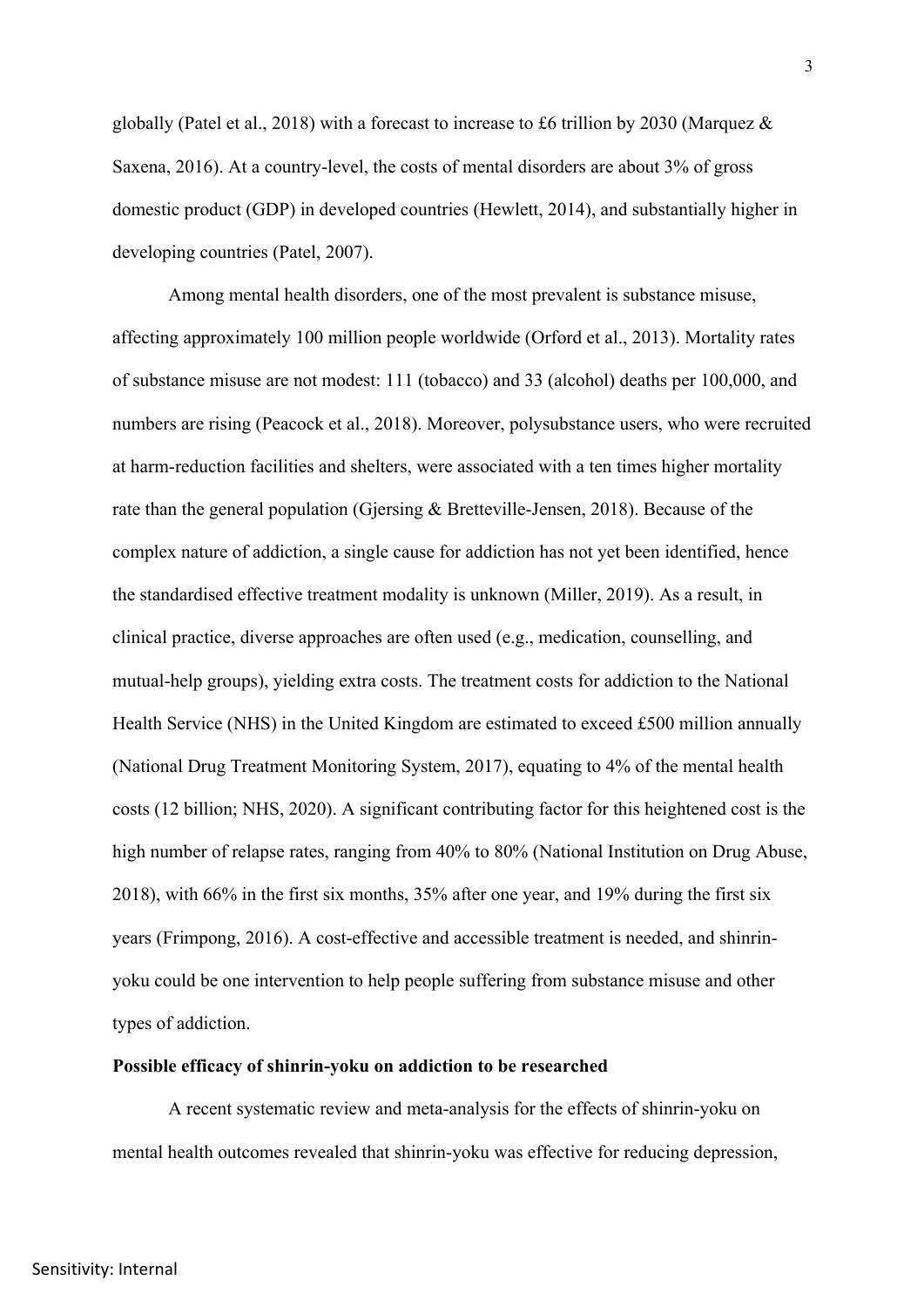anxiety, anger and stress, and the effects on anxiety were the largest (Kotera, Richardson & Sheffield, 2020). This suggests that shinrin-yoku could be an effective treatment for addiction, because many types of addiction are associated with mental distress such as anxiety, stress and depression. These include sex addiction (Kotera & Rhodes, 2019), substance misuse (Smith & Book, 2008), gambling (Medeiros, Sampaio, Leppink, Chamberlain & Grant, 2016; Rizeanu, 2013), internet addiction (Li, Hou, Yang, Jian & Wang, 2019), social media addiction (Fabris, Marengo, Longobardi & Settanni, 2020), exercise addiction (Lodovico, Poulnais & Gorwood, 2019), and eating disorders such as compulsive overeating (Davis & Claridge, 1998). By alleviating mental distress including anxiety, shinrin-yoku could improve recovery rates from addiction. In our analysis, only one study (of twenty included studies) targeted substance misuse (alcohol) (Shin, Shin & Yeoun, 2012): a nine-day shinrin-yoku programme reduced alcoholics' depression (medium-large effect), while depression in the passive control group did not. Future studies should evaluate whether shorter interventions would yield beneficial effects on addiction.

Additionally, the mechanism of how shinrin-yoku might work for addiction needs to be appraised. There are several theories defining the mechanism of shinrin-yoku on wellbeing. Attention Restoration Theory posits that spending time in nature recovers our concentration by effortlessly paying attention to nature (Kaplan & Kaplan, 1989). Stress Reduction Theory claims that being in nature reduces stress and improves physiological functions such as heartrate and blood pressure (Ulrich et al., 1991). Biophilia Hypothesis poses that humans have inherent need to be affiliated with nature (Kellert & Wilson, 1995). Spending time in nature provides preventive health effects by reducing stress and strengthening our immune system (Song, Ikei & Miyazaki, 2016). Affect regulation, a key factor for wellbeing (Gross, 2013), is another possible mechanism of how nature heals our mental health (Richardson, McEwan, Maratos & Sheffield, 2016).

### Sensitivity: Internal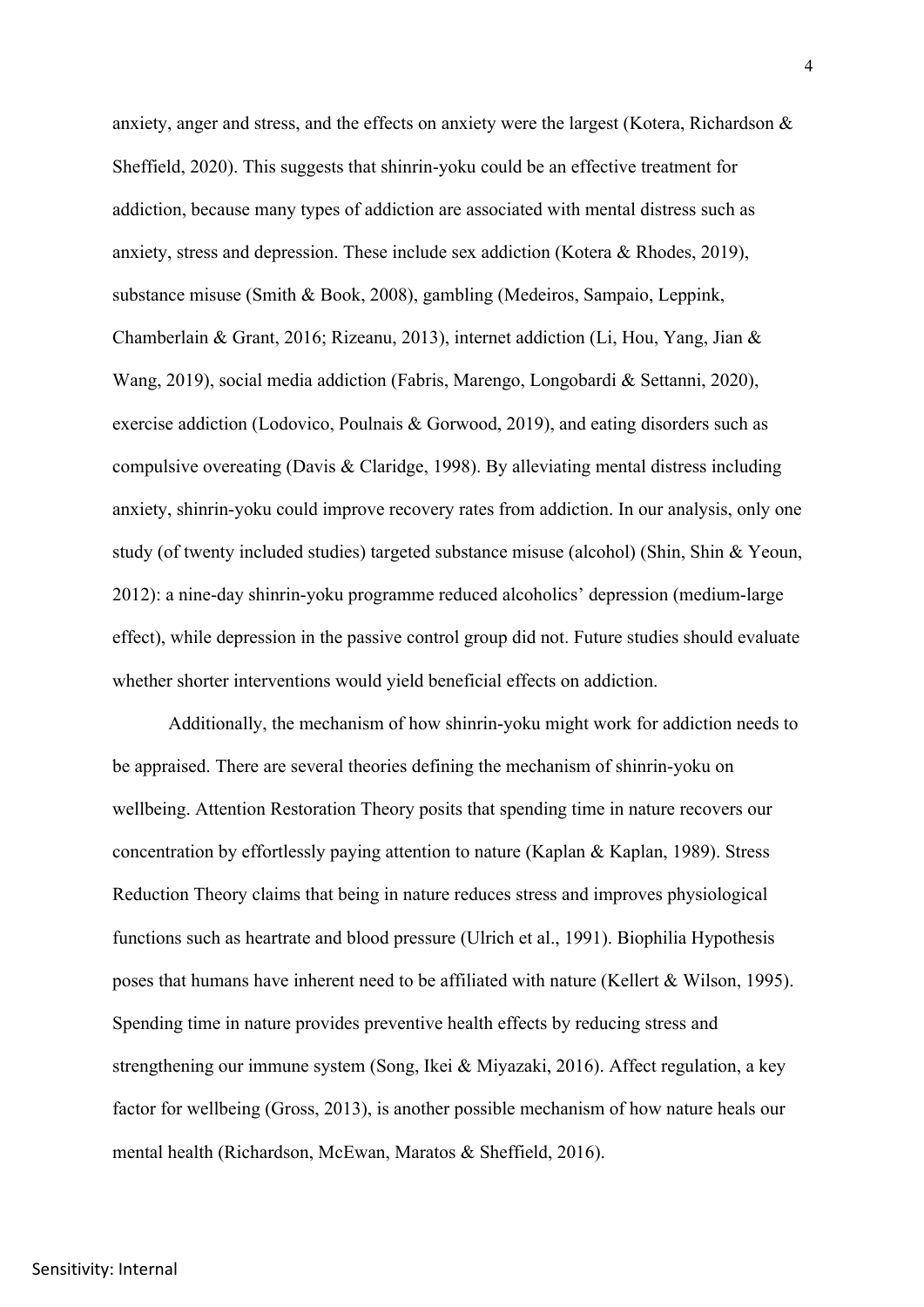Likewise, there are various theories attempting to capture the complex nature of addiction to explain its aetiology and to provide treatment modalities. The Brain-Hijack Theory (Volkow & Li, 2005) regards addiction as a dysfunction of the brain's reward system. The emphasis on biology rather than morality reduces the stigma associated with addiction and increases access to treatment (Hyman, 2007). The Excessive Appetites Model of Addiction (Orford, 1985) challenges the Disease Model (believing the origin of addiction to be neurological, genetic and environmental), and focuses on psychological aspects to appraise how people become addicted to appetitive behaviours, such as sex, in the same way they become addicted to substances. The Biopsychosocial Model (Marlatt & VandenBos, 1997) defines addiction as a complex behaviour pattern impacted by biological, sociological, psychological and behavioural components. In this model, addictive behaviour is distinguished from other problem behaviours by the individual's overwhelming, pathological lack of control. More recently, research at the intersection of neuroscience and psychology suggests that addicted individuals have substantial impairments in cognitive control of behaviour, but further evidence is still needed to support this mechanism (Morgenstern, Naqvi, Debellis & Breiter, 2013). While these theories shed some light on the mechanism of addiction, how these addiction theories would be related to the effects of shinrin-yoku has not yet been explored.

### **Suggestions for future research**

Considering these advantages of shinrin-yoku that meet today's global needs, addiction research can benefit from evaluating the effects of shinrin-yoku. However, new studies need to overcome limitations of the existing shinrin-yoku research. For example, many studies did not evaluate the effects of shinrin-yoku in the long-run, and only compared with the urban settings, which would worsen mental health by itself in the first place. Additionally, the only one shinrin-yoku study targeted alcoholics evaluated the effects of a

## Sensitivity: Internal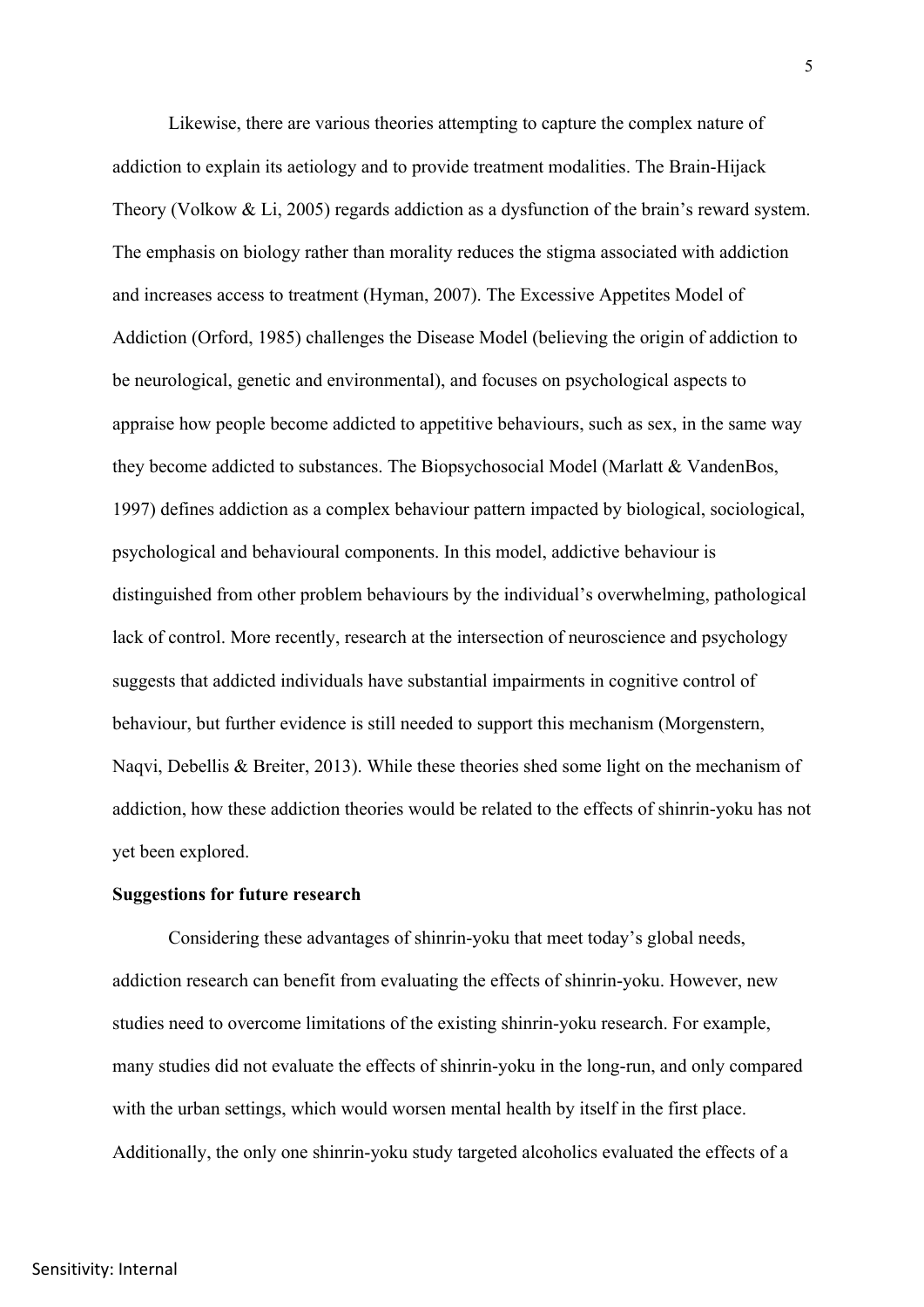nine-day programme on depression only (Shin, Shin & Yeoun, 2012); the degree of alcohol misuse was not assessed, and shorter interventions should be evaluated to be practiced at wider settings. Therefore, future addiction research needs to i) assess the effects of brief shinrin-yoku practice on addiction in the long-run by establishing a rigorous follow-up assessment, ii) compare with other addiction interventions, and iii) discuss theories and/or mechanism of how shinrin-yoku might work for addiction.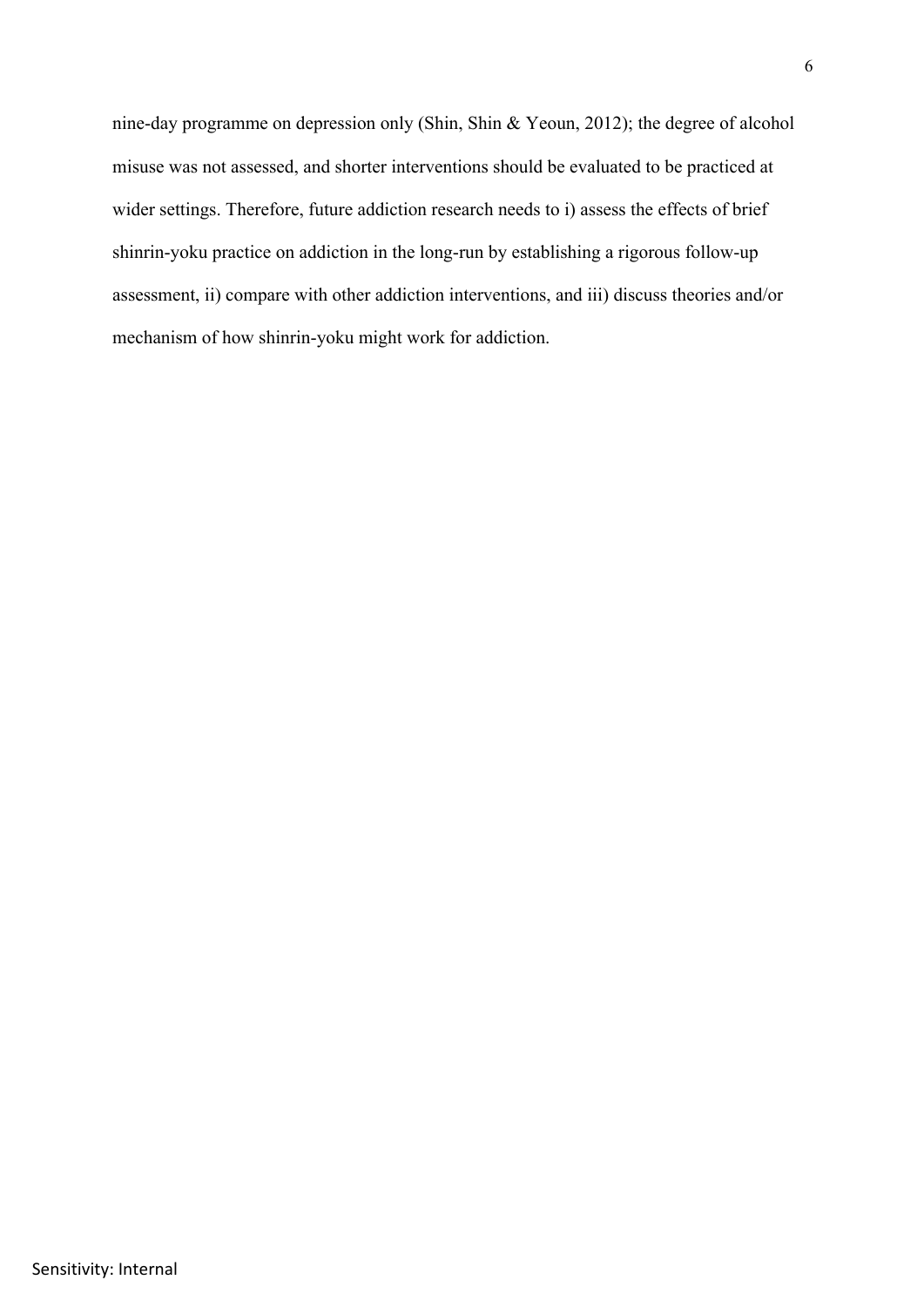#### References

Davis, C., & Claridge, G. (1998). The eating disorders as addiction: A psychobiological perspective. *Addictive Behaviors*, *23*(4), 463–475. https://doi.org/10.1016/S0306- 4603(98)00009-4

Department of Health. (2014). Annual report of the Chief Medical Officer 2013: Public mental health priorities: Investing in the evidence. Retrieved from gov.uk/government/publications/chief-medical-officer-cmoannual-report-publicmental-health.

- Di Lodovico, L., Poulnais, S., & Gorwood, P. (2019, June 1). Which sports are more at risk of physical exercise addiction: A systematic review. *Addictive Behaviors*. Elsevier Ltd. https://doi.org/10.1016/j.addbeh.2018.12.030
- Fabris, M. A., Marengo, D., Longobardi, C., & Settanni, M. (2020). Investigating the links between fear of missing out, social media addiction, and emotional symptoms in adolescence: The role of stress associated with neglect and negative reactions on social media. *Addictive Behaviors*, *106*, 106364.

https://doi.org/10.1016/j.addbeh.2020.106364

- Frimpong, J.A., Guerrero, E.G., Kong, Y. & Kim, T., (2016). Abstinence at successful discharge in publicly funded addiction health services. *The Journal of Behavioral Health Services & Research, 43*(4), 661-675.
- Gardner, E.L., 2011. Addiction and brain reward and antireward pathways. In *Chronic Pain and Addiction* (Vol. 30, pp. 22-60). Basel: Karger Publishers.
- Gjersing, L., & Bretteville-Jensen, A. L. (2018). Patterns of substance use and mortality risk in a cohort of 'hard-to-reach' polysubstance users. *Addiction, 113*(4), 729–739. https://doi.org/10.1111/add.14053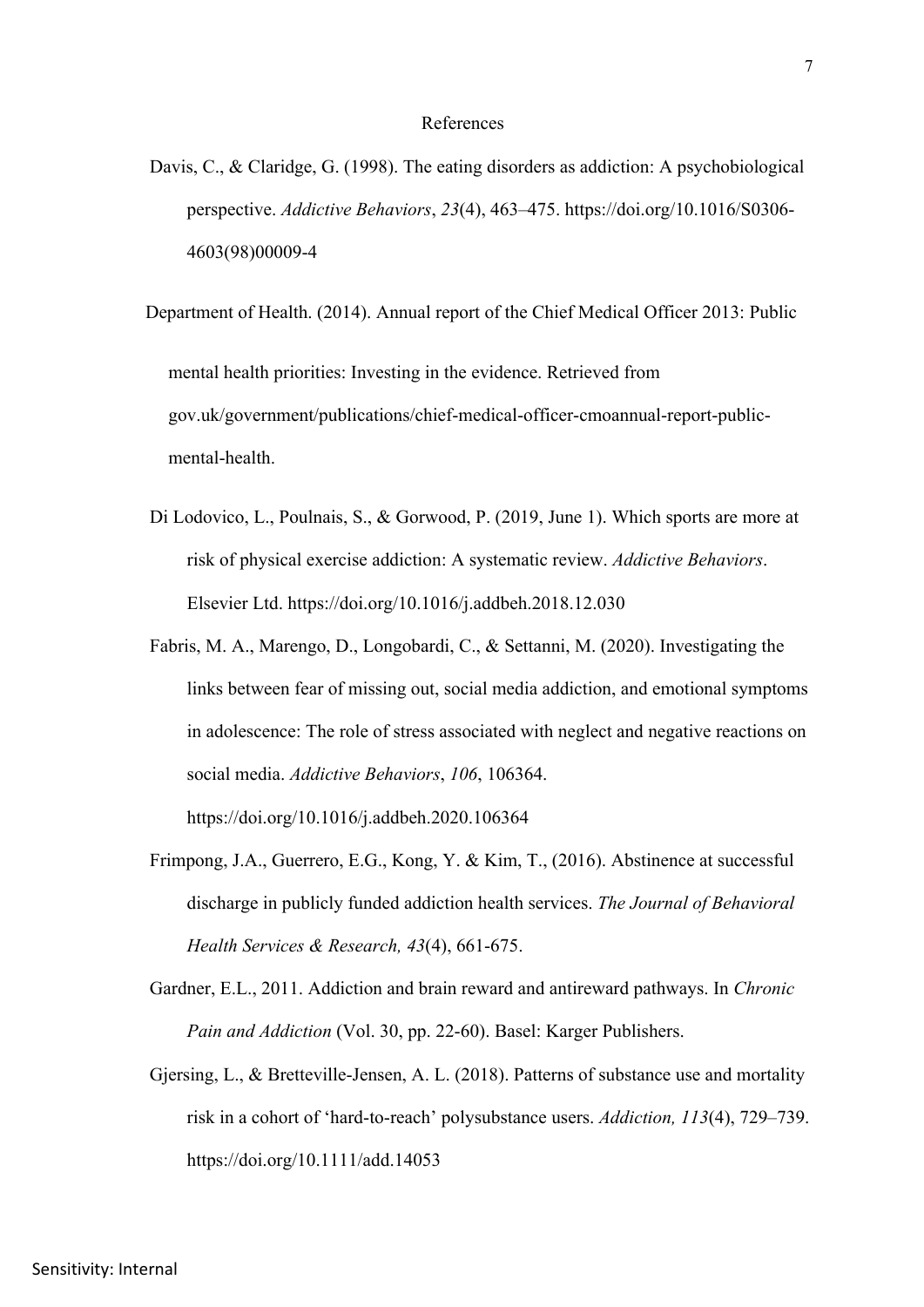- Gross, J. J. (2013). Emotion regulation: Taking stock and moving forward. *Emotion*, *13*(3), 359–365. https://doi.org/10.1037/a0032135
- Hansen, M. M., Jones, R., & Tocchini, K. (2017). Shinrin-yoku (forest bathing) and nature therapy: A state-of-the-art review. *International Journal of Environmental Research and Public Health*, *14*(8). https://doi.org/10.3390/ijerph14080851
- Hewlett, E. (2014). Making mental health count. *Focus on Mental Health*. https://doi.org/10.1787/9789264124523-en
- Hyman, S. E. (2007). The neurobiology of addiction: Implications for voluntary control of behavior. *The American Journal of Bioethics, 7*(1), 8-11.
- Kaplan, R., & Kaplan, S. (1989). *The experience of nature: A psychological perspective*. Cambridge: Cambridge University Press.
- Kellert, S. R., & Wilson, E. O. (1995). *The Biophilia hypothesis*. Island Press.
- Kotera, Y., & Rhodes, C. (2019). Pathways to sex addiction: Relationships with adverse childhood experience, attachment, narcissism, self-compassion and motivation in a gender-balanced sample. *Sexual Addiction & Compulsivity*, 1–23. https://doi.org/10.1080/10720162.2019.1615585.
- Kotera, Y., Richardson, M. & Sheffield, D. (2020). Effects of shinrin-yoku (forest bathing) and nature therapy on mental health: A systematic review and metaanalysis. *International Journal of Mental Health and Addiction*. http://doi.org/10.1007/s11469-020-00363-4.
- Lederbogen, F., Kirsch, P., Haddad, L., Streit, F., Tostet, H. ... Meyer-Lindenberg, A. (2011). City living and urban upbringing affect neural social stress processing in humans. *Nature, 474*, 498– 501. https://doi.org/10.1038/nature10190
- Li, G., Hou, G., Yang, D., Jian, H., & Wang, W. (2019). Relationship between anxiety, depression, sex, obesity, and internet addiction in Chinese adolescents: A short-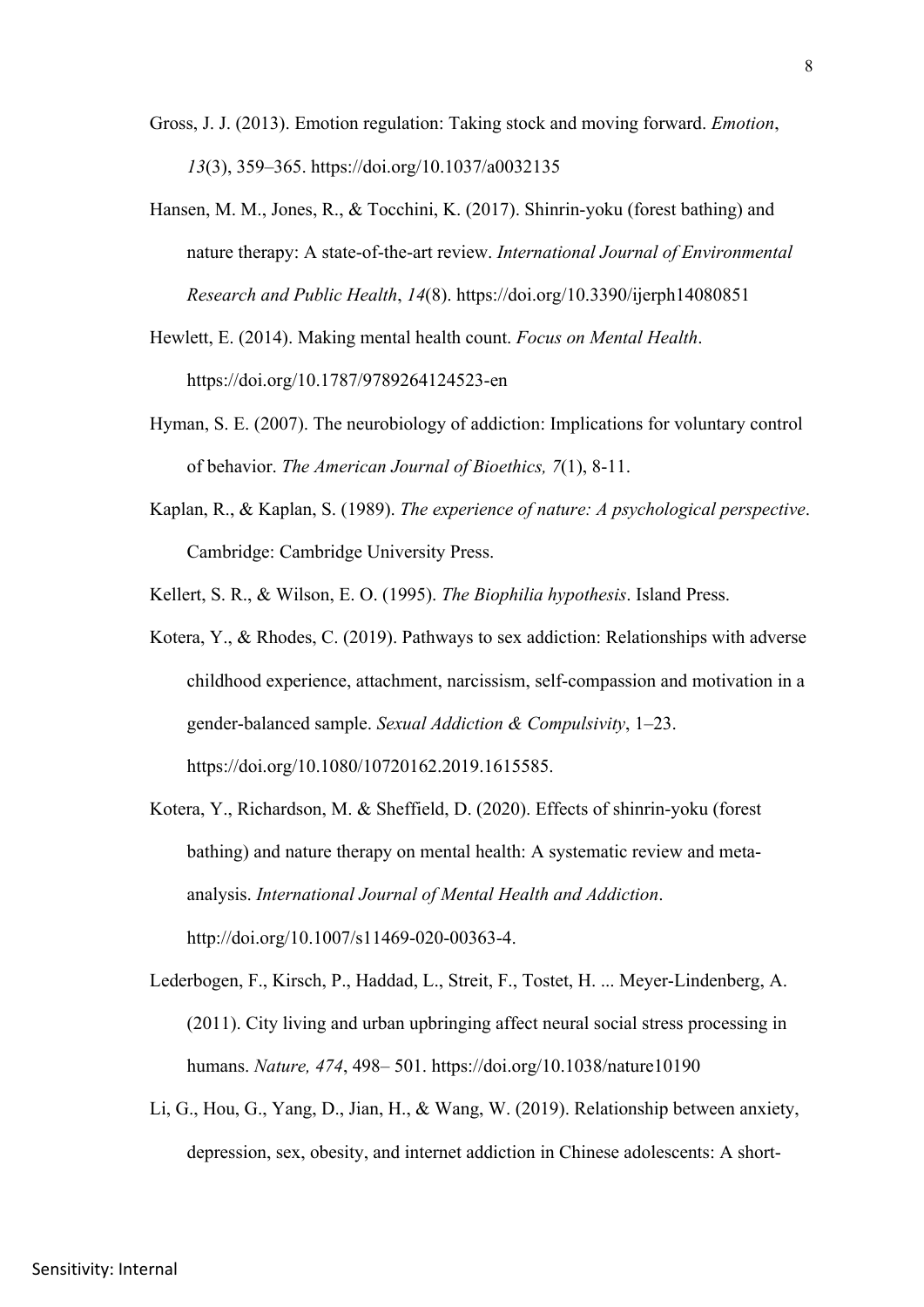term longitudinal study. *Addictive Behaviors*, *90*, 421–427. https://doi.org/10.1016/j.addbeh.2018.12.009.

- Marlatt, G. & VandenBos, G. R. (1997). *Addictive behaviours: Readings on etiology, prevention, and treatment.* Washington, D.C.: American Psychological Association.
- Marquez, P. V, & Saxena, S. (2016). Making mental health a global priority. *Cerebrum : The Dana Forum on Brain Science*, *2016*. Retrieved from http://www.ncbi.nlm.nih.gov/pubmed/28058091
- Medeiros, G. C., Sampaio, D. G., Leppink, E. W., Chamberlain, S. R., & Grant, J. E. (2016). Anxiety, gambling activity, and neurocognition: A dimensional approach to a non-treatment-seeking sample. *Journal of Behavioral Addictions*, *5*(2), 261–270. https://doi.org/10.1556/2006.5.2016.044.
- Miller, L. (2019). Types of therapy used in treatment. Retrieved from https://americanaddictioncenters.org/therapy-treatment.
- Miyazaki, Y. (2018). *Shinrin-yoku: The Japanese way of forest bathing for health and relaxation*. London: Aster.
- Morgenstern, J., Naqvi, N., Debellis, R. & Breiter, H. (2013). The contributions of cognitive neuroscience and neuroimaging to understanding mechanisms of behavior change in addiction. *Psychology of Addictive Behaviors, 27*(2), 336-350. doi: 10.1037/a0032435.

National Drug Treatment Monitoring System (2017) Adult Substance Misuse Statistics Public Health England. London, UK. Available at: https://assets.publishing.service.gov.uk/government/uploads/system/uploads/attach ment\_data/file/658056/Adult-statistics-from-the-national-drug-treatmentmonitoring-system-2016-2017.pdf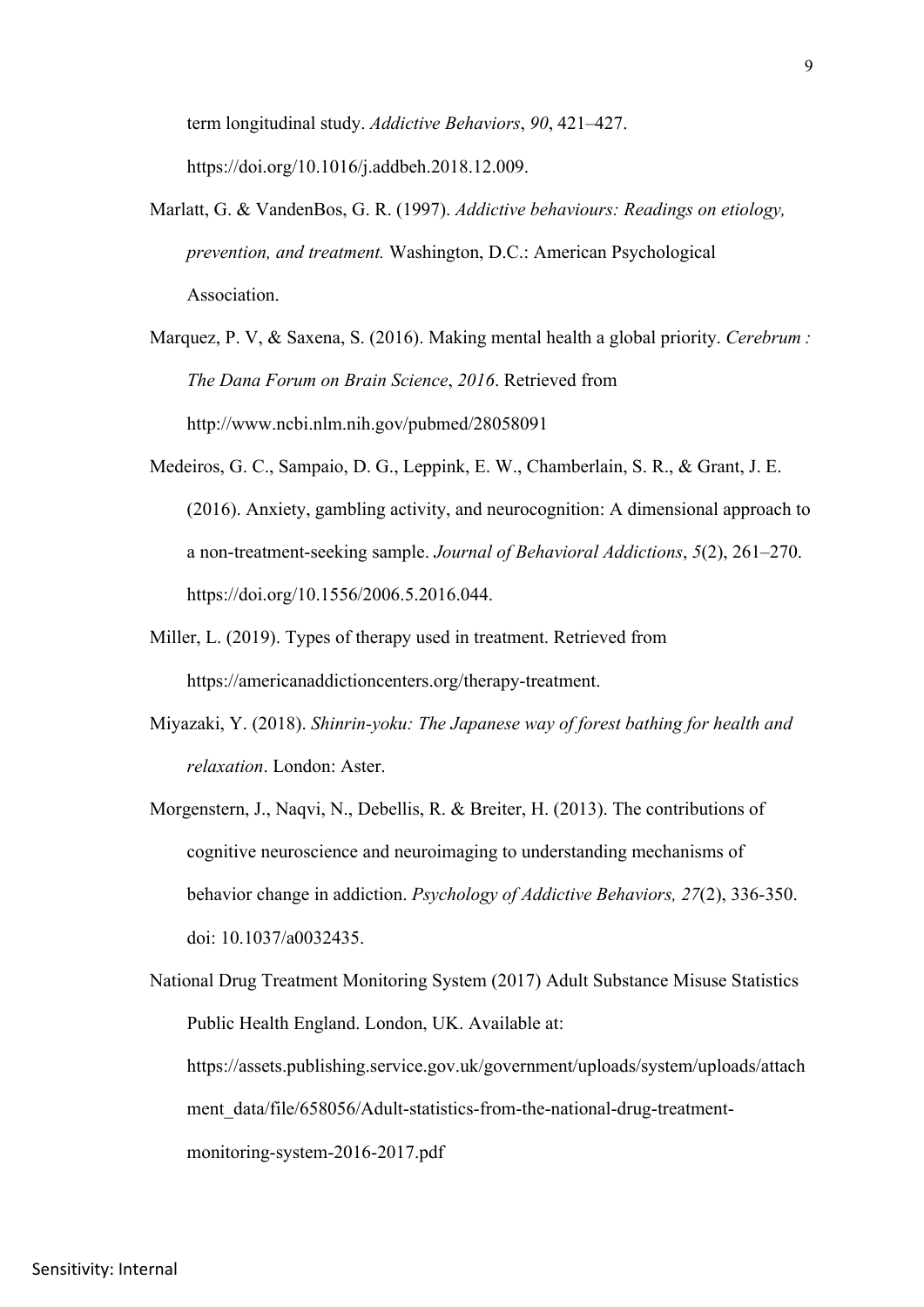- National Health Service. (2020). NHS Mental Health Dashboard. Retrieved June 1, 2020, from https://www.england.nhs.uk/publication/nhs-mental-health-dashboard/
- National Institution on Drug Abuse. (2018). Drugs, brains, and behavior: The science of addiction. Retrieved from https://www.drugabuse.gov/publications/drugs-brainsbehavior-science-addiction
- Orford, J. (2009). *Excessive appetites: A psychological view of addictions* (2nd ed.). West Sussex: Wiley.
- Orford, J., Velleman, R., Natera, G., Templeton, L. and Copello, A. (2013). Addiction in the family is a major but neglected contributor to the global burden of adult illhealth. *Social Science & Medicine, 78*, 70-77.
- Park, B.-J., Tsunetsugu, Y., Lee, J., Kagawa, T., & Miyazaki, Y. (2012). Effect of the forest environment on physiological relaxation—The results of field tests at 35 sites throughout Japan. In Q., Li (ed.) *Forest Medicine* (pp.55-65). New York, NY: Nova Science.
- Patel, V., Saxena, S., Lund, C., Thornicroft, G., Baingana, F., Bolton, P., ... & Herrman, H. (2018). The Lancet Commission on global mental health and sustainable development. *The Lancet*, *392*(10157), 1553-1598.
- Patel, V. (2007). Mental health in low- and middle-income countries. *British Medical Bulletin*, *81*–*82*(1), 81–96. https://doi.org/10.1093/bmb/ldm010.
- Peacock, A., Leung, J., Larney, S., Colledge, S., Hickman, M., Rehm, J., … Ali, R., (2018). Global statistics on alcohol, tobacco and illicit drug use: 2017 status report. *Addiction, 113*(10), pp.1905-1926. https://doi.org/10.1111/add.14234.
- Pritchard, A., Richardson, M., Sheffield, D., & McEwan, K. (2019). The relationship between nature connectedness and eudaimonic well-being: A meta-analysis. *Journal of Happiness Studies*, 1–23. https://doi.org/10.1007/s10902-019-00118-6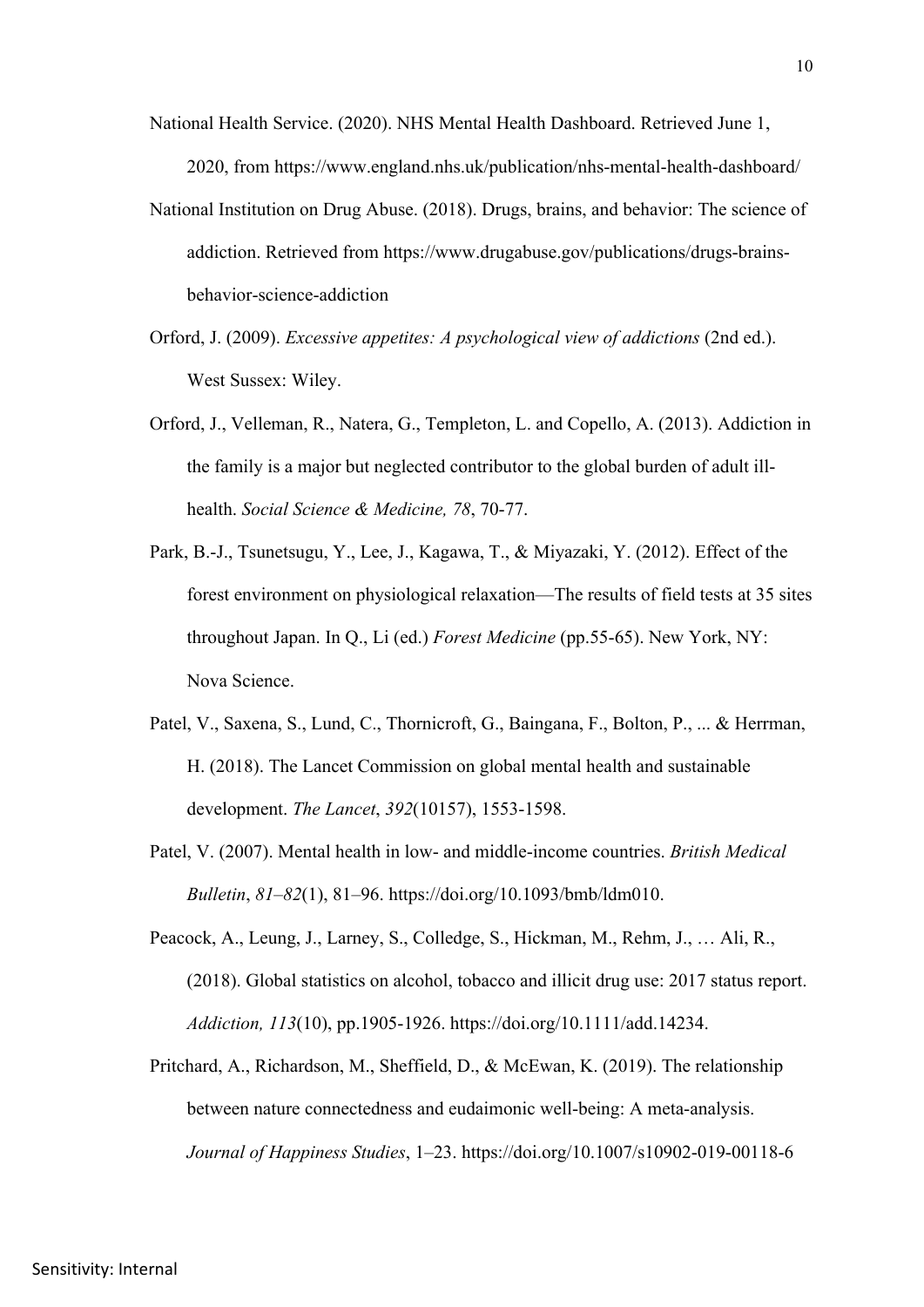Richardson, M., McEwan, K., Maratos, F., & Sheffield, D. (2016). Joy and calm: How an evolutionary functional model of affect regulation informs positive emotions in nature. *Evolutionary Psychological Science*, *2*(4), 308–320. https://doi.org/10.1007/s40806-016-0065-5

Ritchie, H., & Roser, M. (2018). Mental health. Retrieved June 1, 2020, from https://ourworldindata.org/mental-health

Rizeanu, S. (2013). Pathological gambling in relation to anxiety and identity status. *Procedia - Social and Behavioral Sciences*, *78*, 748–752. https://doi.org/10.1016/j.sbspro.2013.04.388

- Shin, W. S., Shin, C. S., & Yeoun, P. S. (2012). The influence of forest therapy camp on depression in alcoholics. *Environmental Health and Preventive Medicine*, *17*(1), 73–76. https://doi.org/10.1007/s12199-011-0215-0
- Smith, J. P., & Book, S. W. (2008). Anxiety and substance use disorders: A review. *The Psychiatric Times*, *25*(10), 19–23. Retrieved from http://www.ncbi.nlm.nih.gov/pubmed/20640182
- Song, C., Ikei, H., & Miyazaki, Y. (2016). Physiological effects of nature therapy: A review of the research in Japan. *International Journal of Environmental Research and Public Health*, *13*(8), 781. https://doi.org/10.3390/ijerph13080781
- Ulrich, R. S., Simons, R. F., Losito, B. D., Fiorito, E., Miles, M. A., & Zelson, M. (1991). Stress recovery during exposure to natural and urban environments. *Journal of Environmental Psychology*, *11*(3), 201–230. https://doi.org/10.1016/S0272- 4944(05)80184-7
- United Nations. (2015). Sustainable Development Goals. Retrieved March 16, 2020, from https://sustainabledevelopment.un.org/?menu=1300

11